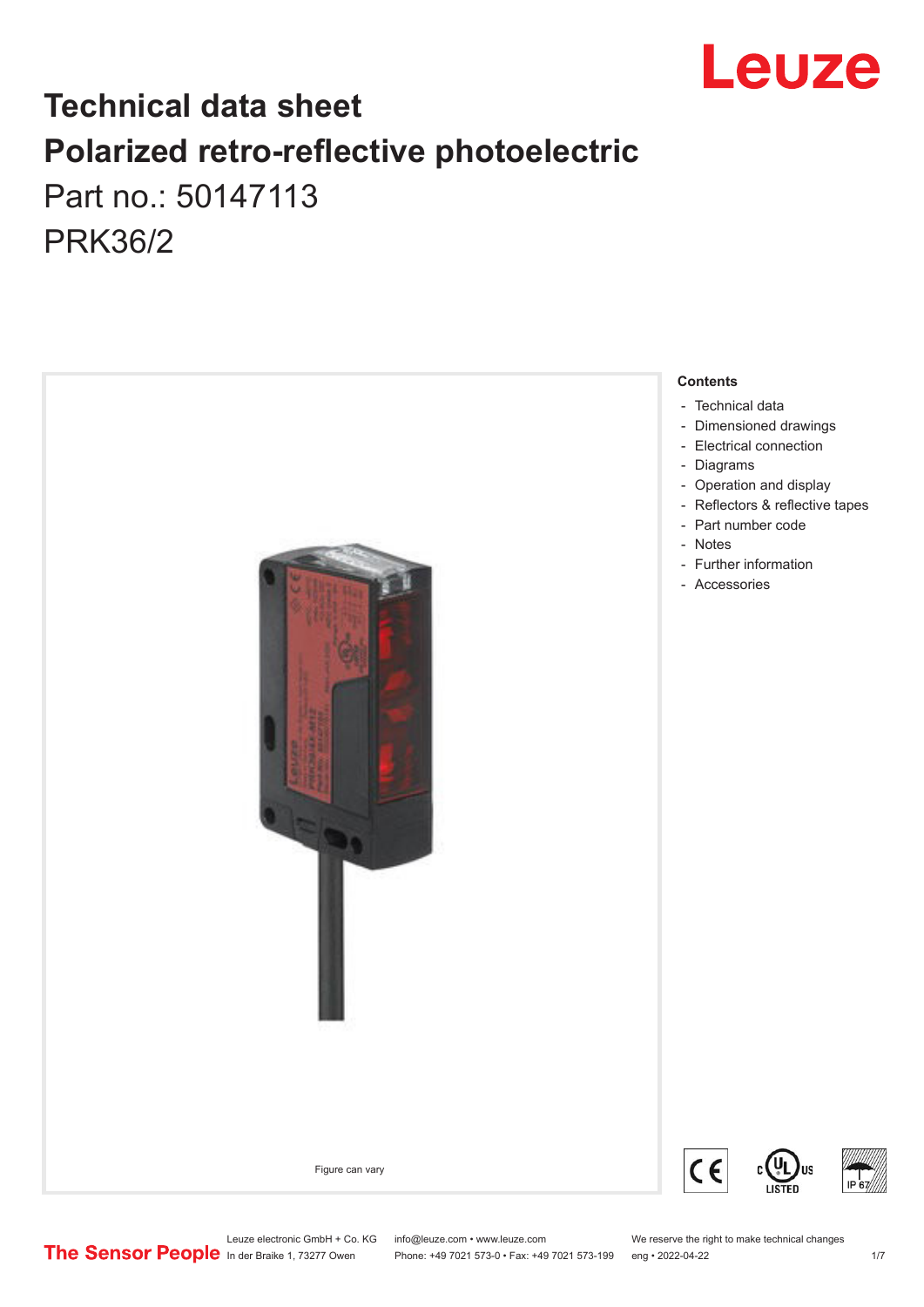## <span id="page-1-0"></span>**Technical data**

# Leuze

#### **Basic data**

| Daəit uata                                                |                                              |  |
|-----------------------------------------------------------|----------------------------------------------|--|
| <b>Series</b>                                             | 36                                           |  |
| <b>Operating principle</b>                                | Reflection principle                         |  |
| <b>Optical data</b>                                       |                                              |  |
| <b>Operating range</b>                                    | Guaranteed operating range                   |  |
| <b>Operating range</b>                                    | 0.3  17 m, With reflector TK(S)<br>100x100   |  |
| <b>Operating range limit</b>                              | Typical operating range                      |  |
| <b>Operating range limit</b>                              | $0.3$ 21 m, With reflector TK(S)<br>100x100  |  |
| <b>Light source</b>                                       | LED, Red                                     |  |
| Wavelength                                                | 645 nm                                       |  |
| <b>Transmitted-signal shape</b>                           | Pulsed                                       |  |
| LED group                                                 | Exempt group (in acc. with EN 62471)         |  |
| <b>Electrical data</b>                                    |                                              |  |
| <b>Protective circuit</b>                                 | Polarity reversal protection                 |  |
|                                                           | Short circuit protected                      |  |
|                                                           | <b>Transient protection</b>                  |  |
|                                                           |                                              |  |
| Performance data                                          |                                              |  |
| Supply voltage U <sub>B</sub>                             | 10  30 V, DC, Incl. residual ripple          |  |
| <b>Residual ripple</b>                                    | 0  15 %, From $U_{\rm B}$                    |  |
| <b>Open-circuit current</b>                               | 020mA                                        |  |
| Outputs<br>Number of digital switching outputs 1 Piece(s) |                                              |  |
| Switching outputs                                         | DC                                           |  |
| <b>Voltage type</b>                                       |                                              |  |
| Switching current, max.                                   | 100 mA                                       |  |
| <b>Switching voltage</b>                                  | high: ≥( $U_{\rm R}$ -2V)<br>$low: \leq 2$ V |  |
|                                                           |                                              |  |
| <b>Switching output 1</b>                                 |                                              |  |
| <b>Switching element</b>                                  | Transistor, NPN                              |  |
| <b>Switching principle</b>                                | Light switching                              |  |
| <b>Timing</b>                                             |                                              |  |
|                                                           |                                              |  |
| <b>Switching frequency</b>                                | 300 Hz                                       |  |
| Response time                                             | 1.66 ms                                      |  |
| <b>Readiness delay</b>                                    | 300 ms                                       |  |
| <b>Connection</b>                                         |                                              |  |
| <b>Connection 1</b>                                       |                                              |  |
| <b>Function</b>                                           | Signal OUT                                   |  |
|                                                           | Voltage supply                               |  |
| Type of connection                                        | Cable                                        |  |
| Cable length                                              | 2,000 mm                                     |  |

#### **Dimension (W x H x L)** 20.5 mm x 76.3 mm x 44 mm **Housing material** Plastic **Plastic housing** PC-PBT Lens cover material **Plastic / PMMA Net weight** 100 g **Housing color Black Type of fastening** Through-hole mounting Via optional mounting device **Operation and display Type of display** LED **Number of LEDs** 2 Piece(s)

#### **Environmental data**

**Mechanical data**

| Ambient temperature, operation | -40  60 °C |
|--------------------------------|------------|
| Ambient temperature, storage   | -40  70 °C |
|                                |            |

#### **Certifications**

| Degree of protection     | IP 67         |
|--------------------------|---------------|
| <b>Protection class</b>  | Ш             |
| <b>Certifications</b>    | c UL US       |
| <b>Standards applied</b> | IEC 60947-5-2 |

#### **Classification**

| <b>Customs tariff number</b> | 85365019 |
|------------------------------|----------|
| <b>ECLASS 5.1.4</b>          | 27270902 |
| <b>ECLASS 8.0</b>            | 27270902 |
| <b>ECLASS 9.0</b>            | 27270902 |
| <b>ECLASS 10.0</b>           | 27270902 |
| <b>ECLASS 11.0</b>           | 27270902 |
| ECLASS 12.0                  | 27270902 |
| <b>ETIM 5.0</b>              | EC002717 |
| <b>ETIM 6.0</b>              | EC002717 |
| <b>ETIM 7.0</b>              | EC002717 |

**Sheathing material** PUR **Cable color** Black **Number of conductors** 3 -wire **Wire cross section** 0.14 mm<sup>2</sup>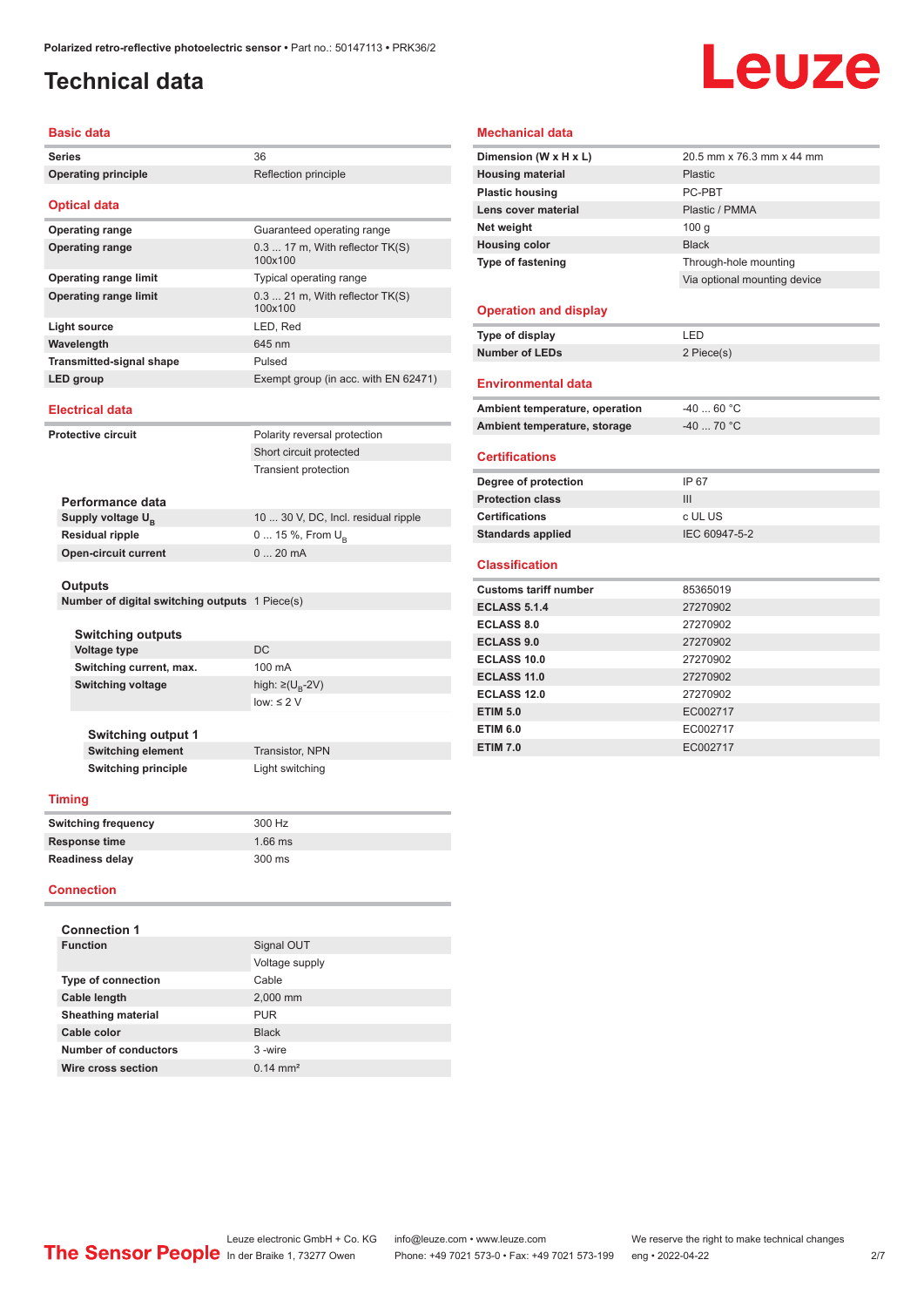### <span id="page-2-0"></span>**Dimensioned drawings**

All dimensions in millimeters



## **Electrical connection**

#### **Connection 1**

| <b>Function</b>             | Signal OUT            |
|-----------------------------|-----------------------|
|                             | Voltage supply        |
| <b>Type of connection</b>   | Cable                 |
| Cable length                | 2,000 mm              |
| <b>Sheathing material</b>   | <b>PUR</b>            |
| Cable color                 | <b>Black</b>          |
| <b>Number of conductors</b> | 3-wire                |
| Wire cross section          | $0.14 \, \text{mm}^2$ |

#### **Conductor color Conductor assignment**

| <b>Brown</b> | V+               |
|--------------|------------------|
| <b>Blue</b>  | <b>GND</b>       |
| <b>Black</b> | OUT <sub>1</sub> |

## Leuze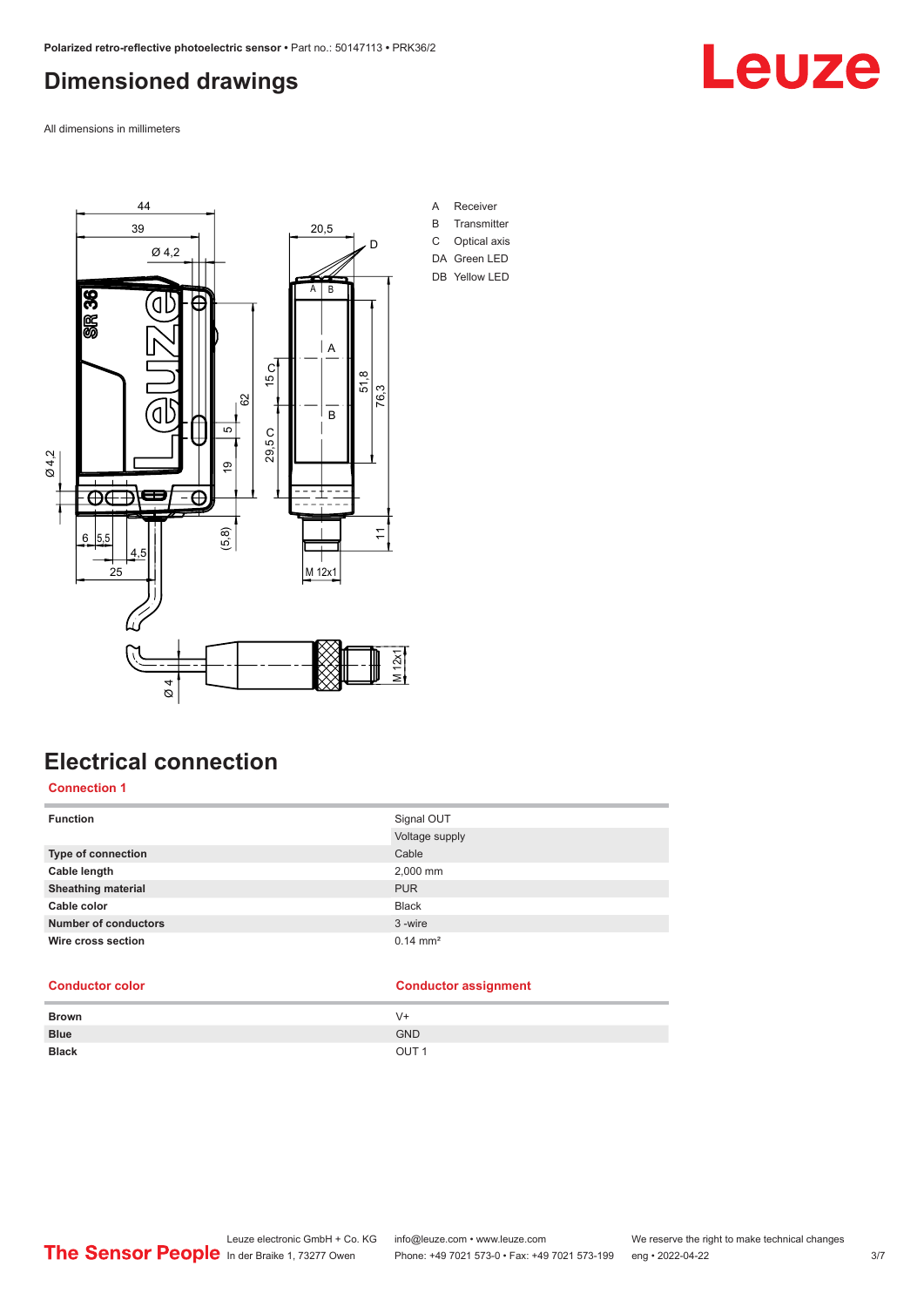### <span id="page-3-0"></span>**Diagrams**

## Leuze

#### Typ. response behavior (TKS100x100)



#### Typ. function reserve



- x Distance [m]
- y Function reserve
- A TKS 100x100
- B TKS 40x60
- C TKS 20x40
- D Film REF 4-A-50x50

### **Operation and display**

| <b>LED</b>     | <b>Display</b>           | <b>Meaning</b>                       |
|----------------|--------------------------|--------------------------------------|
|                | Green, continuous light  | Operational readiness                |
| $\overline{2}$ | Yellow, continuous light | Light path free                      |
|                | Yellow, flashing         | Light path free, no function reserve |

### **Reflectors & reflective tapes**

|                | Part no. | <b>Designation</b> | <b>Operating range</b><br><b>Operating range</b> | <b>Description</b>                                                                                                                                                                                                                     |
|----------------|----------|--------------------|--------------------------------------------------|----------------------------------------------------------------------------------------------------------------------------------------------------------------------------------------------------------------------------------------|
| $\overline{2}$ | 50117583 | MTKS 50x50.1       | $0.312 \text{ m}$<br>0.315m                      | Design: Rectangular<br>Triple reflector size: 1.2 mm<br>Reflective surface: 50 mm x 50 mm<br>Material: Plastic<br>Base material: Plastic<br>Chemical designation of the material: PMMA8N<br>Fastening: Through-hole mounting, Adhesive |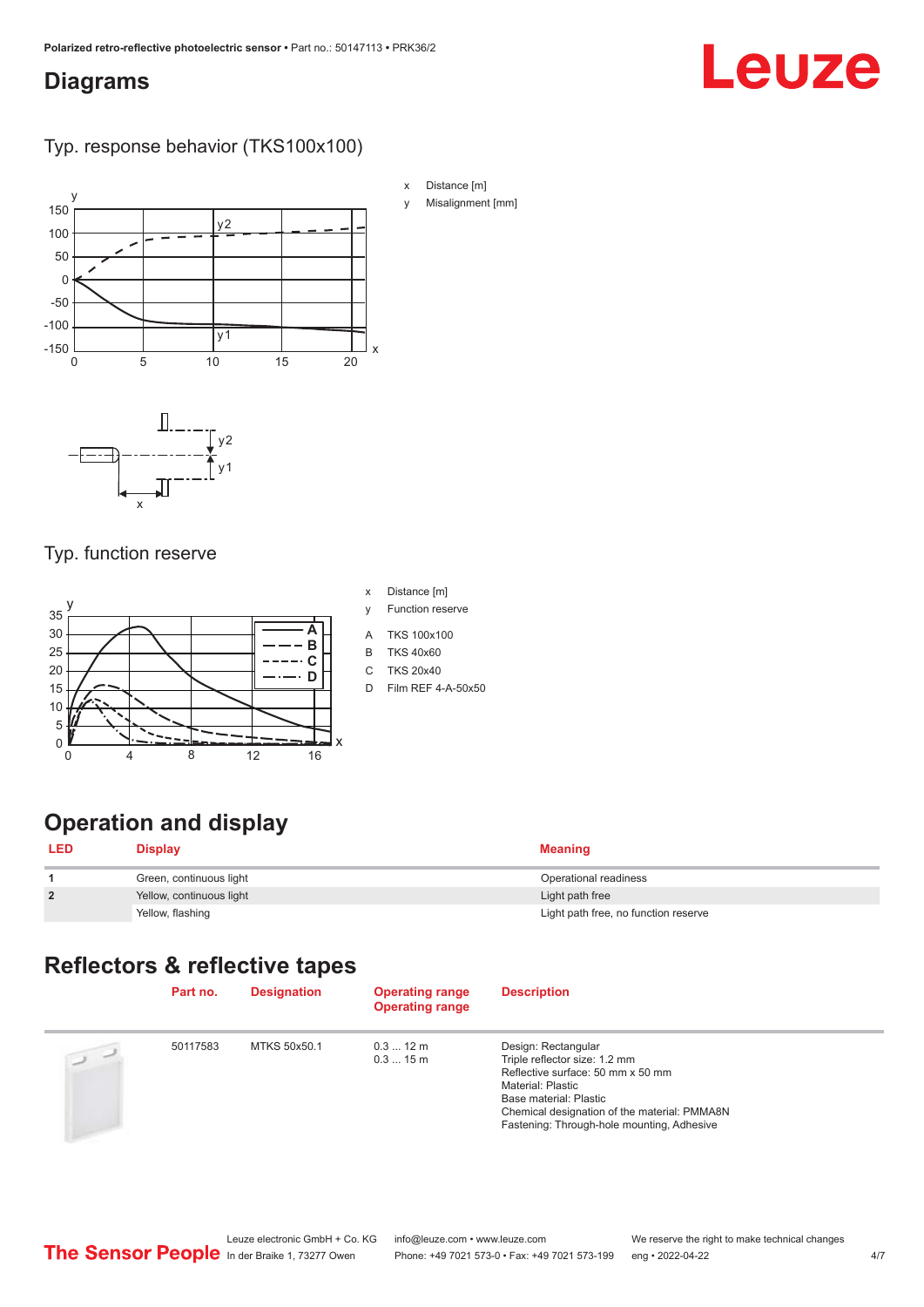### <span id="page-4-0"></span>**Reflectors & reflective tapes**

## **Leuze**

| Part no. | <b>Designation</b> | <b>Operating range</b><br><b>Operating range</b> | <b>Description</b>                                                                                                                                                                                                                            |
|----------|--------------------|--------------------------------------------------|-----------------------------------------------------------------------------------------------------------------------------------------------------------------------------------------------------------------------------------------------|
| 50108300 | REF 4-A-50x50      | $0.33$ m<br>0.34m                                | Design: Rectangular<br>Reflective surface: 50 mm x 50 mm<br>Material: Plastic<br>Chemical designation of the material: PMMA<br>Fastening: Self-adhesive                                                                                       |
| 50003192 | TK 100x100         | $0.317$ m<br>$0.321$ m                           | Design: Rectangular<br>Triple reflector size: 4 mm<br>Reflective surface: 96 mm x 96 mm<br>Material: Plastic<br>Base material: Plastic<br>Chemical designation of the material: PMMA8N<br>Fastening: Rear side can be glued                   |
| 50024127 | TK 82.2            | $0.312 \text{ m}$<br>0.315m                      | Design: Round<br>Triple reflector size: 4 mm<br>Reflection surface diameter: 79 mm<br>Material: Plastic<br>Base material: Plastic<br>Chemical designation of the material: PMMA8N<br>Fastening: Through-hole mounting, Rear side can be glued |
| 50022816 | <b>TKS 100X100</b> | 0.317m<br>$0.321$ m                              | Design: Rectangular<br>Triple reflector size: 4 mm<br>Reflective surface: 96 mm x 96 mm<br>Material: Plastic<br>Base material: Plastic<br>Chemical designation of the material: PMMA8N<br>Fastening: Through-hole mounting, Adhesive          |
| 50081283 | <b>TKS 20X40</b>   | 0.36m<br>0.38m                                   | Design: Rectangular<br>Triple reflector size: 2.3 mm<br>Reflective surface: 16 mm x 38 mm<br>Material: Plastic<br>Base material: Plastic<br>Chemical designation of the material: PMMA8N<br>Fastening: Through-hole mounting, Adhesive        |
| 50040820 | <b>TKS 40X60</b>   | 0.310 m<br>$0.312 \text{ m}$                     | Design: Rectangular<br>Triple reflector size: 4 mm<br>Reflective surface: 37 mm x 56 mm<br>Material: Plastic<br>Base material: Plastic<br>Chemical designation of the material: PMMA8N<br>Fastening: Through-hole mounting, Adhesive          |

### **Part number code**

Part designation: **AAA36 D.E/FG-K**

| AAA36 | Operating principle / construction<br>HT36: Diffuse reflection sensor with background suppression<br>LS36: Throughbeam photoelectric sensor transmitter<br>LE36: Throughbeam photoelectric sensor receiver<br>PRK36: Retro-reflective photoelectric sensor with polarization filter |
|-------|-------------------------------------------------------------------------------------------------------------------------------------------------------------------------------------------------------------------------------------------------------------------------------------|
| D     | Light type<br>n/a: red light<br>I: infrared light                                                                                                                                                                                                                                   |
| Е     | Equipment<br>n/a: standard<br>1: 270° potentiometer<br>D: Depolarizing media                                                                                                                                                                                                        |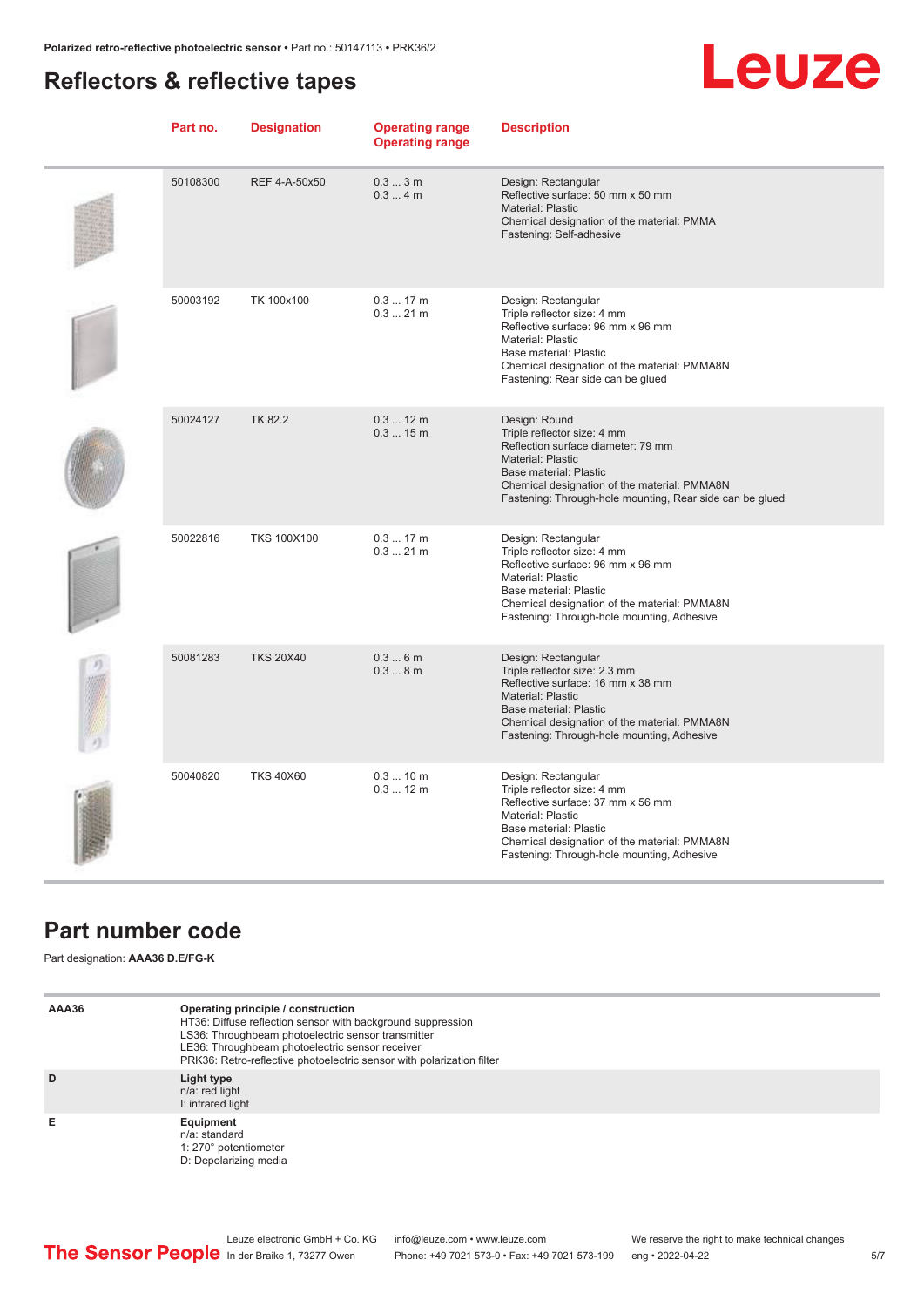### <span id="page-5-0"></span>**Part number code**

## Leuze

| FG          | <b>Switching output / Function</b><br>2: NPN transistor output, light switching<br>N: NPN transistor output, dark switching<br>4: PNP transistor output, light switching<br>P: PNP transistor output, dark switching<br>X: pin not used |
|-------------|-----------------------------------------------------------------------------------------------------------------------------------------------------------------------------------------------------------------------------------------|
| ĸ           | n/a: cable, standard length 2000 mm, 3-wire<br>200-M12: cable, length 200 mm with M12 connector, 4-pin, axial (plug)<br>M12: M12 connector, 4-pin (plug)                                                                                |
| <b>Note</b> |                                                                                                                                                                                                                                         |
|             | $\&$ A list with all available device types can be found on the Leuze website at www.leuze.com.                                                                                                                                         |

#### **Notes**

| Observe intended use!                                                                 |
|---------------------------------------------------------------------------------------|
| $\%$ This product is not a safety sensor and is not intended as personnel protection. |
| $\%$ The product may only be put into operation by competent persons.                 |
| ♦ Only use the product in accordance with its intended use.                           |
|                                                                                       |



#### **For UL applications:**

ª For UL applications, use is only permitted in Class 2 circuits in accordance with the NEC (National Electric Code).

ª These proximity switches shall be used with UL Listed Cable assemblies rated 30V, 0.5A min, in the field installation, or equivalent (categories: CYJV/ CYJV7 or PVVA/PVVA7)

### **Further information**

- Light source: Average life expectancy 100,000 h at an ambient temperature of 25 °C
- Response time: For short decay times, an ohmic load of approx. 5 kOhm is recommended
- Use in safety-relevant applications in accordance with EN ISO 13849-1:2015, e.g. muting, protective field switchover of safety laser scanners

#### **Accessories**

#### Mounting technology - Mounting brackets

| Part no. | <b>Designation</b> | <b>Article</b>  | <b>Description</b>                                                                                                                                                                       |
|----------|--------------------|-----------------|------------------------------------------------------------------------------------------------------------------------------------------------------------------------------------------|
| 50105315 | <b>BT46</b>        | Mounting device | Design of mounting device: Angle, L-shape<br>Fastening, at system: Through-hole mounting<br>Mounting bracket, at device: Screw type<br>Type of mounting device: Rigid<br>Material: Metal |